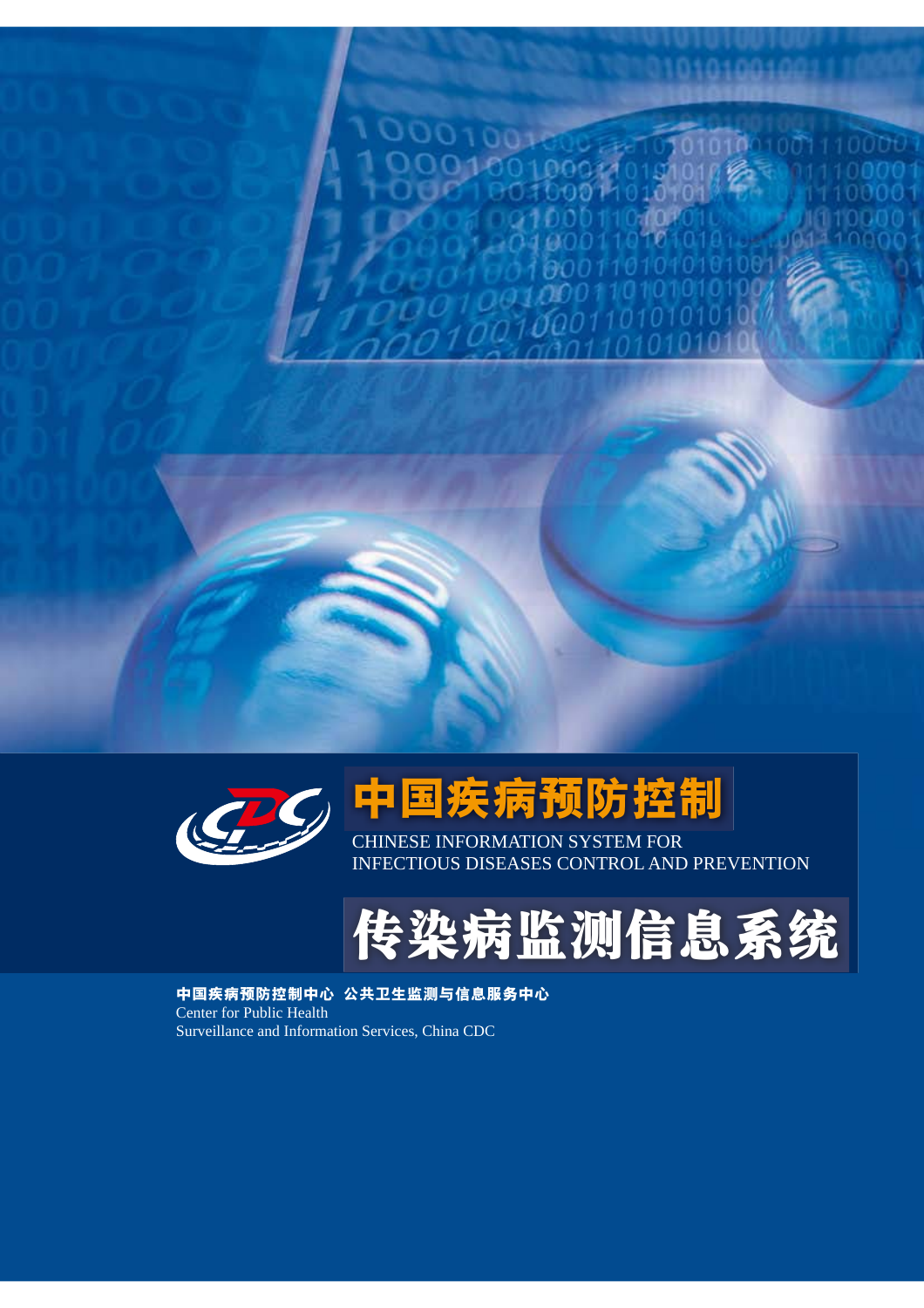2003年,一场突如其来的SARS疫情灾难,暴露出我国公共卫生信息系统发展滞后, 信息不通、决策迟缓、指挥不灵等薄弱环节。党中央、国务院及时提出要加强传染病与突 发公共卫生事件网络系统建设,完善突发公共卫生应急反应机制,提高疫情报告的及时 性、准确性和应急反应的敏感性。卫生部要求中国疾病预防控制中心,尽快制订国家传染 病和突发公共卫生事件网络直报信息系统建设方案。中国疾病预防控制中心在卫生部的直 接领导下,在详细全面业务需求分析基础上,建立综合疾病监测信息模型、功能模型和数 据模型,通过对疫情报告业务流程重组和改造,建立了以传染病疫情和突发公共卫生事件 个案数据库为核心的全新业务模式;完成了适合多层次,多部门专业用户的软件应用开发 和技术整合;利用信息安全技术在互联网上构建虚拟专用网络(VPN);利用高性能计算、 海量存储和快速统计方法,实现大用户量并发网络应用要求,极大地改善了基层基础网络 环境, 提高了基层计算机的应用水平与监测能力。

In 2003, a precipitate disaster-SARS attacked us, and it exposed our weaknesses, such as the backward development of the public health, the distempered system in handling with public health emergencies. The CPC Central Committee and the State Department request to strengthen the construction of infectious diseases and public health emergencies system, with focus on promoting the timeliness, sensitivity and accuracy of report. As request by Ministry of Health (MOH), Center for Disease Control and Prevention (CDC) should make the construction project as soon as possible. Under the lead of MOH, based on the detail and comprehensive analysis of operation demand, a new operation model has been established based on infectious disease individual cases and public health emergencies, which has recombined and revised the working flow of epidemic report and established a comprehensive disease surveillance information model, functional model and data model. And it has completed the application software development and technology integration satisfying multi levels and multi users among different departments. A Virtual Private Network (VPN) has been constructed using the information safety technology. The internet report system can satisfy amount of users at the same time though the application of high performance of calculation, large memory and fast statistic method; besides, the local internet circumstance has been improved increasingly; the capability of computer application and disease surveillance has been enhanced.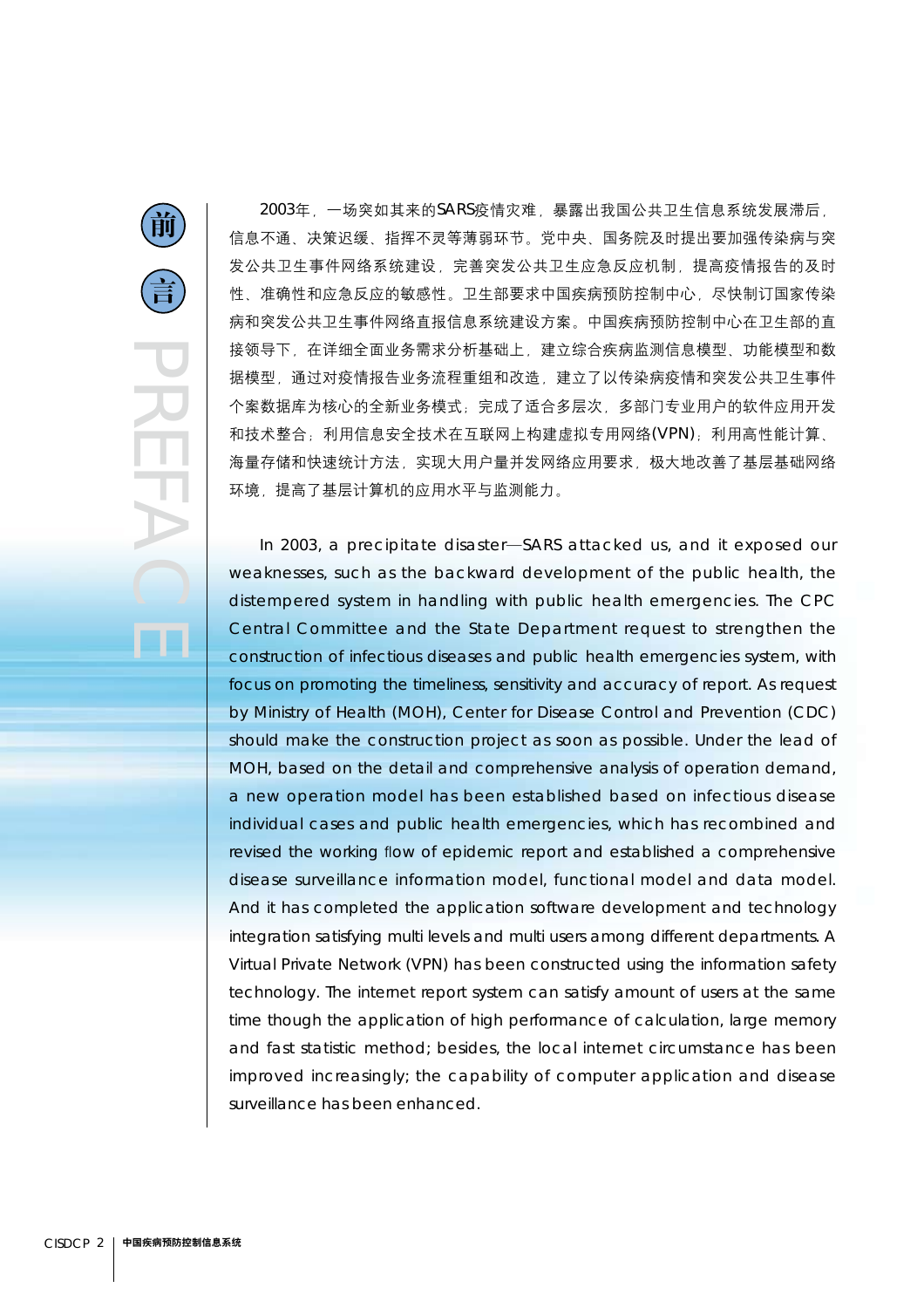#### 传染病监测与报告的演变过程

Development of Surveillance & Reporting for Notifiable Infectious Diseases

#### $2004 -$

网络为基础的, 实时的, 个案直报系统, 覆盖37种法定传染病 Web-based, real-time, daily case reporting, data sharing between central & local level, and covered 37 notifiable infectious diseases

 $1985 - 2003$ 每月以电子统计报表的形式由县区、地市、省、国家逐级报告 county-based monthly report by electronic files

#### $1950 - 1985$

每月以纸质统计报表的形式由县区、地市、省、国家逐级报告 county-based monthly report by paper with mailing system

#### 网络直报工作机制(由地方直接至中央)

Working Procedure of the Web-based Reporting System

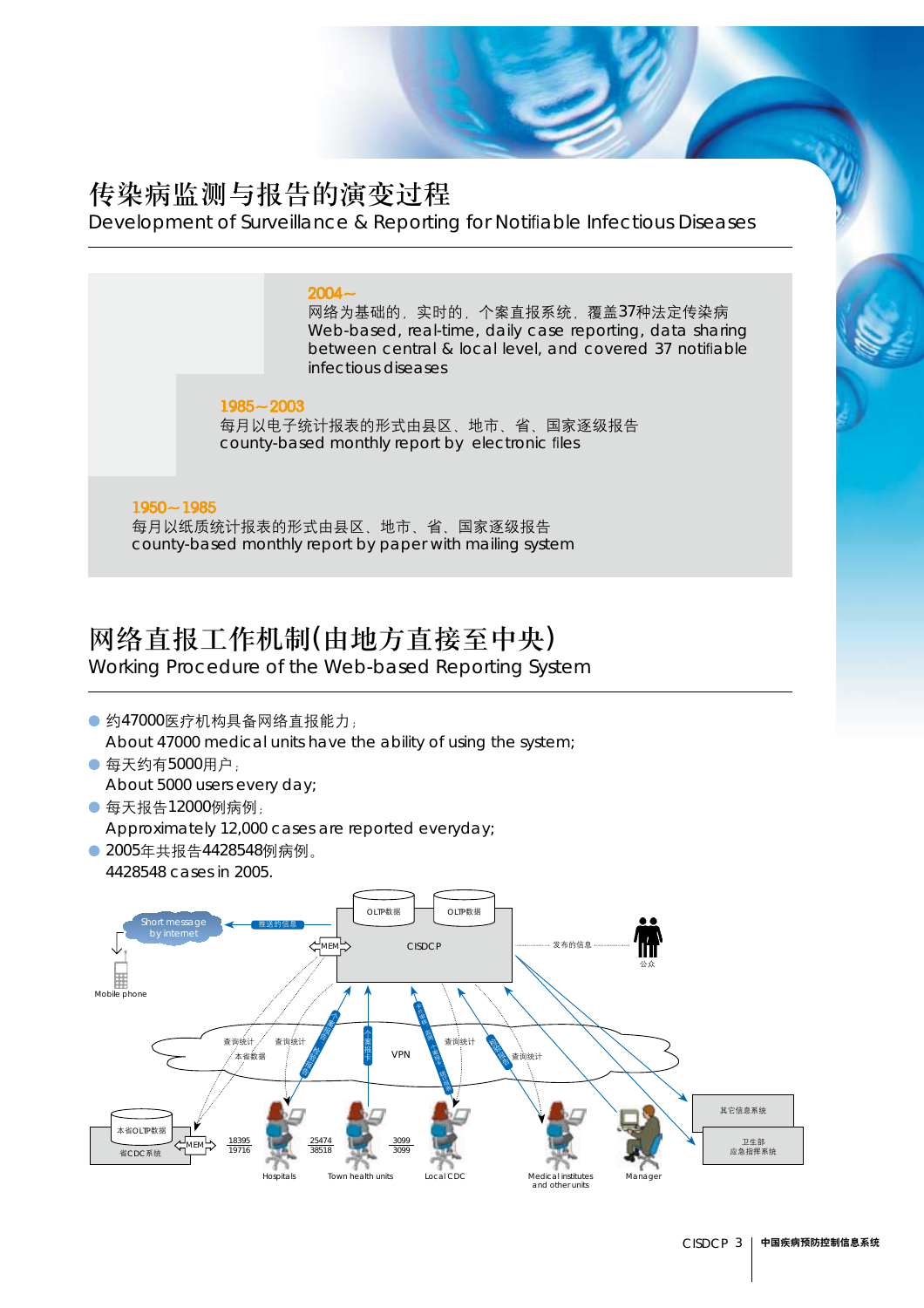### 法定传染病信息报告反馈流程

The Flow of Information Reporting and Feedback for Notifiable infectious diseases

传染病监测个案信息通过网络直接报告至中国疾病预防控制中心的数据中心,但管理分级,分国家级、 省级、地市级、县级和乡镇级。各级疾病预防控制中心与同级的卫生行政部门进行信息的通报与反馈。 The surveillance information is reported to the national database directly through the internet. However, the management is classified, national, provincial, prefecture and county level included in the system. The center for disease control and prevention make information communication and feedback with health authority department at every level.



#### 系统于2004年1月1日开始启用

The system was put into use in Jan. 1, 2004

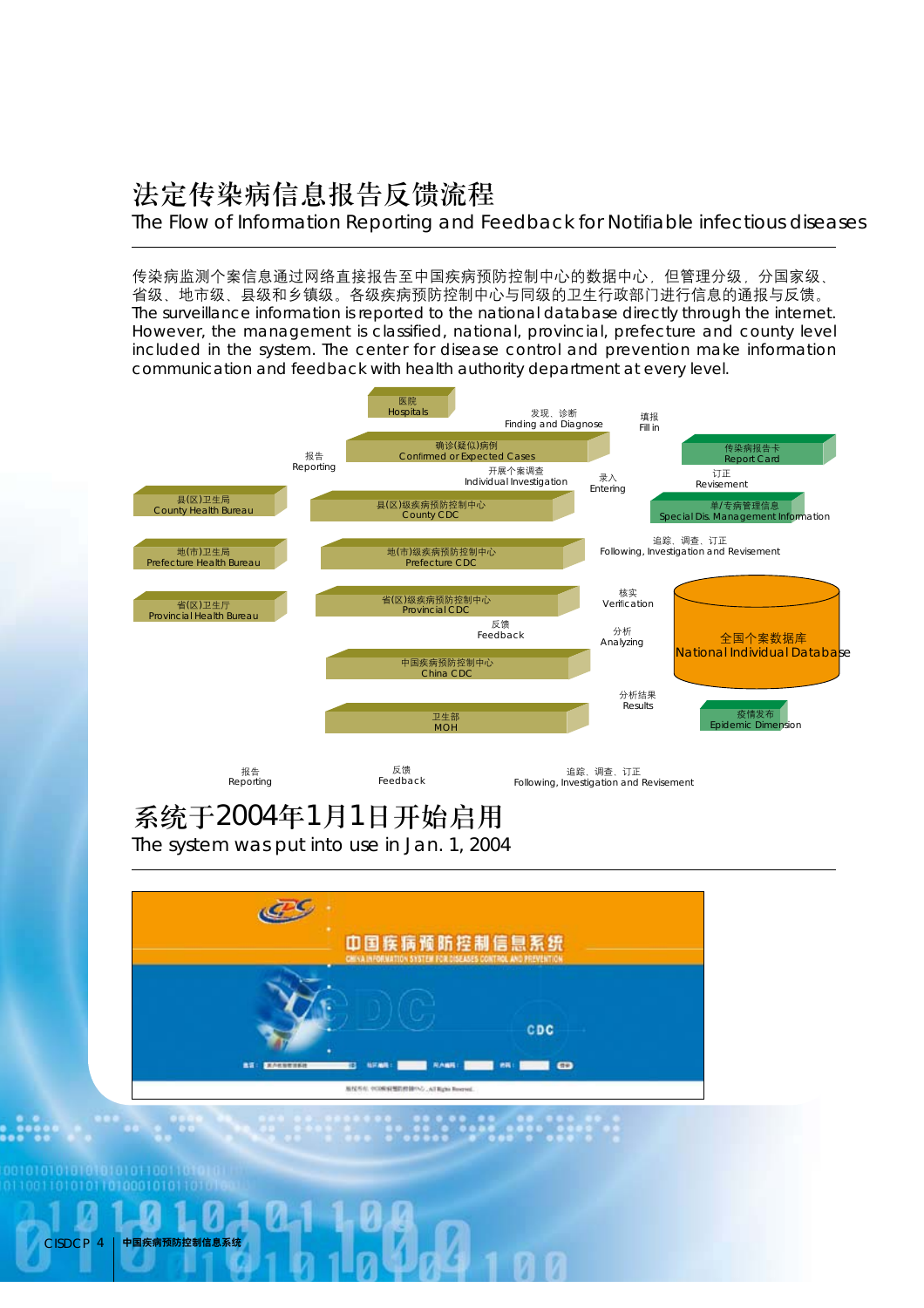#### 我国法定传染病报告病种 (37种)

Notifiable infectious diseases

| 甲类(2)<br>Group A  | 鼠疫、霍乱<br>Plague, Cholera                                                                                                                                                                                                                                                                                                                                                                                                                                                                                                      |
|-------------------|-------------------------------------------------------------------------------------------------------------------------------------------------------------------------------------------------------------------------------------------------------------------------------------------------------------------------------------------------------------------------------------------------------------------------------------------------------------------------------------------------------------------------------|
| 乙类(25)<br>Group B | 传染性非典型肺炎、艾滋病、病毒性肝炎、脊髓灰质炎、人感染高致病性禽流感、麻<br>疹、流行性出血热、狂犬病、流行性乙型脑炎、登革热、炭疽、细菌性和阿米巴性痢<br>疾、肺结核、伤寒和副伤寒、流行性脑脊髓膜炎、百日咳、白喉、新生儿破伤风、猩<br>红热、布鲁氏菌病、淋病、梅毒、钧端螺旋体病、血吸虫病、疟疾<br>SARS, AIDS, Viral hepatitis, Poliomyelitis, HPAI, Measles, HFRS, Rabies, Japanese<br>encephalitis, Dengue fever, Anthrax, Bacillary & amebic dysentery, TB, typhoid<br>fever/Paratyphoid fever, Meningococcal Meningitis, Pertussis, Diphtheria,<br>Neonatal Tetanus, Scarlet fever, Brucellosis, Gonorrhea, Syphilis, Leptospirosis,<br>Schistosomiasis, Malaria |
| 丙类(10)<br>Group C | 流行性感冒、流行性腮腺炎、风疹、急性出血性结膜炎、麻风病、流行性和地方性斑<br>疹伤寒、黑热病、包虫病、丝虫病、除霍乱、细菌性和阿米巴性痢疾、伤寒和副伤寒<br>以外的感染性腹泻病。<br>Influenza, Mumps, Rubella, Acute hemorrhagic Conjunctivitis, Leprosy,<br>Epidemic typhus/Endemic typhus, kala-azar, Echinococcosis, Filariasis,<br>Infectious diarrhea                                                                                                                                                                                                                                                        |

#### 传染病监测的基本原则

Principles of Infectious Dis. Surveillance

● 每日观察与报告异常事件

Continuous watchfulness and reporting the unusual events everyday

- 疫情在第一时间被报至国家 Directly reported to the central when the epidemic happens
- 国家CDC相关部门开展监测、调查、核实与危险评估 Surveillance, Investigation, validation and risk assessment are carried out in several department of National CDC

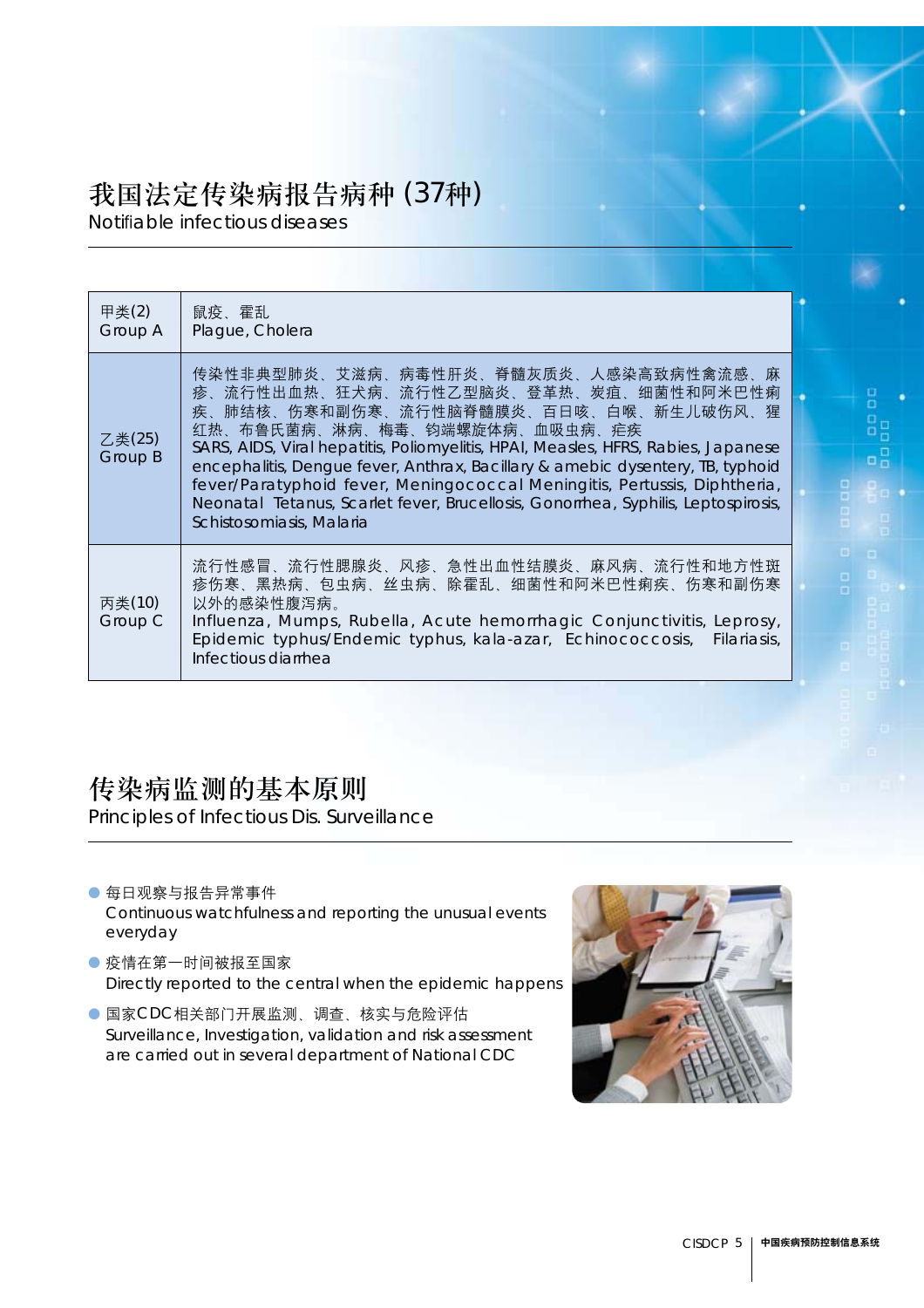#### 统一监测信息系统平台

The Uniform Surveillance Information Platform

- **■已经上线运行系统 Running Systems Since 2004**
- 传染病报告信息系统 Infectious Disease Reporting System
- 突发公共卫生事件报告系统 Emergency Event on Public Health Reporting System
- 专病管理系统 Specific Infectious Disease Management Information System
- 艾滋病 **HIV/AIDS**
- Tuberculosis > 肺结核
- Plague > 鼠疫
- > 流感/禽流感监测系统 Flu/Avian Flu Surveillance Information System
- 
- 医院死亡病例报告系统 Hospital-based Death Cases Reporting System
- 健康危险因素报告系统 Health Risk Factors Reporting System (air, water, food, ...)
- 疾病预防控制基本信息系统 Basic Information System for Disease Control and Prevention

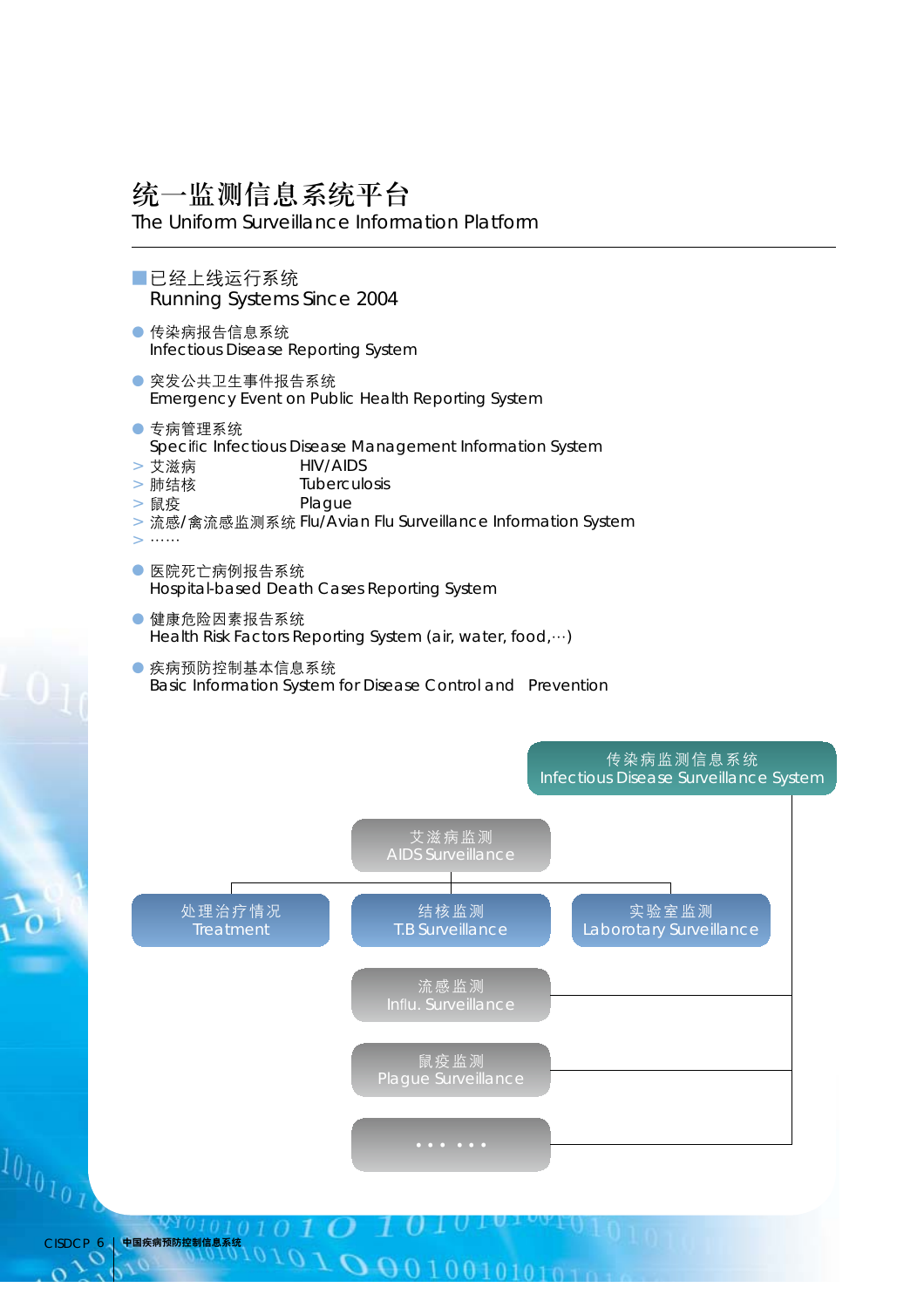# 应用情况 **Application Status** 本<u>社以上所</u>向  $14128$ 1888  $\begin{tabular}{|c|c|} \hline \multicolumn{1}{|c|}{\multicolumn{1}{|c|}{\multicolumn{1}{|c|}{\multicolumn{1}{|c|}{\multicolumn{1}{|c|}{\multicolumn{1}{|c|}{\multicolumn{1}{|c|}{\multicolumn{1}{|c|}{\multicolumn{1}{|c|}{\multicolumn{1}{|c|}{\multicolumn{1}{|c|}{\multicolumn{1}{|c|}{\multicolumn{1}{|c|}{\multicolumn{1}{|c|}{\multicolumn{1}{|c|}{\multicolumn{1}{|c|}{\multicolumn{1}{|c|}{\multicolumn{1}{|c|}{\multicolumn{1}{$

2005年县及以上医疗机构网络直报 覆盖率: 93.3% System Coverage: 93.3% medical units at county and above level, 2005

2005年乡镇医疗机构网络直报覆盖 率: 66.1% (14个省>80%) System Coverage: 66.1% medical units at township level, 2005 (over 80% in 14 provinces)

#### 疾病监测信息管理工作模式

Working Model of disease surveillance

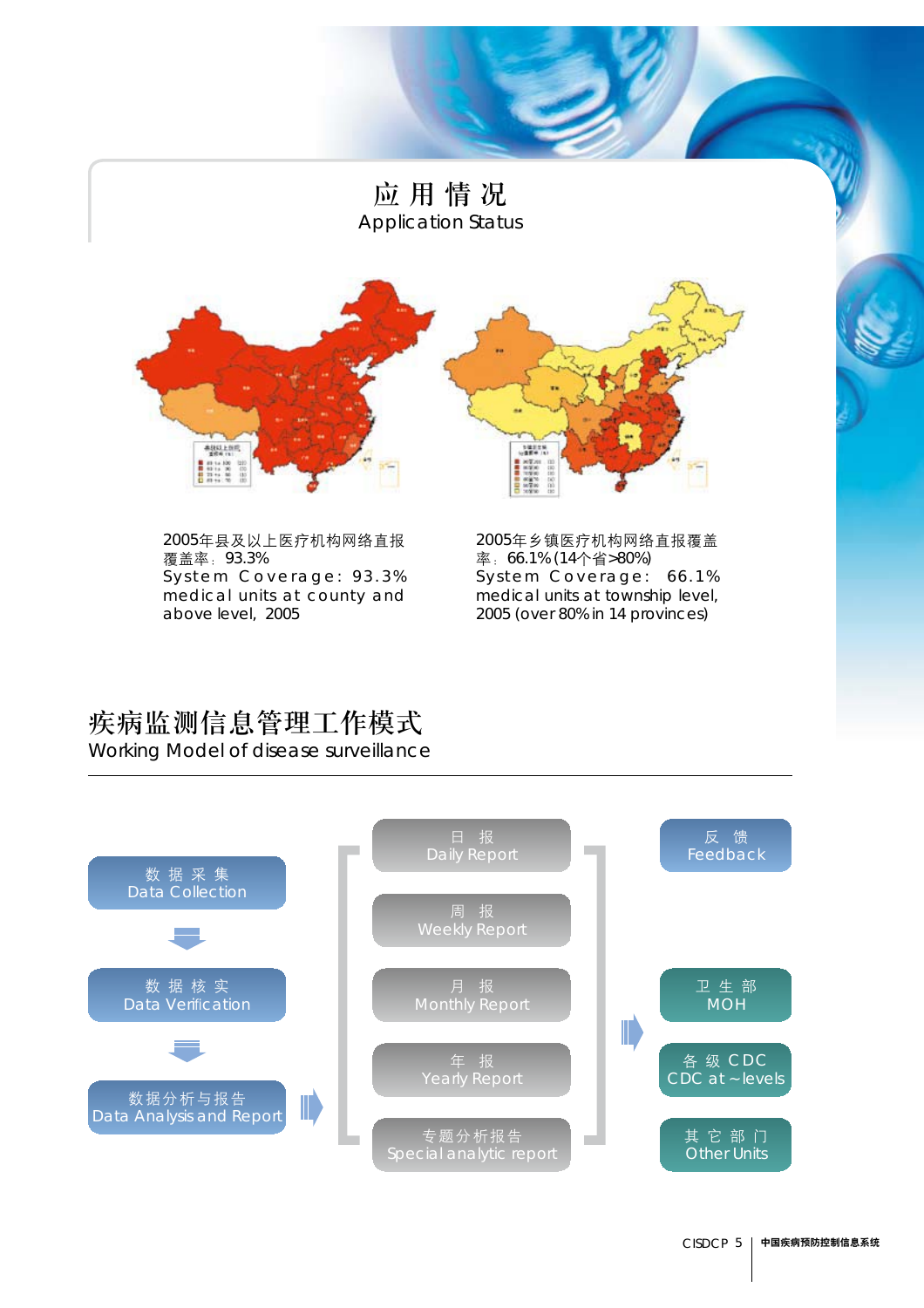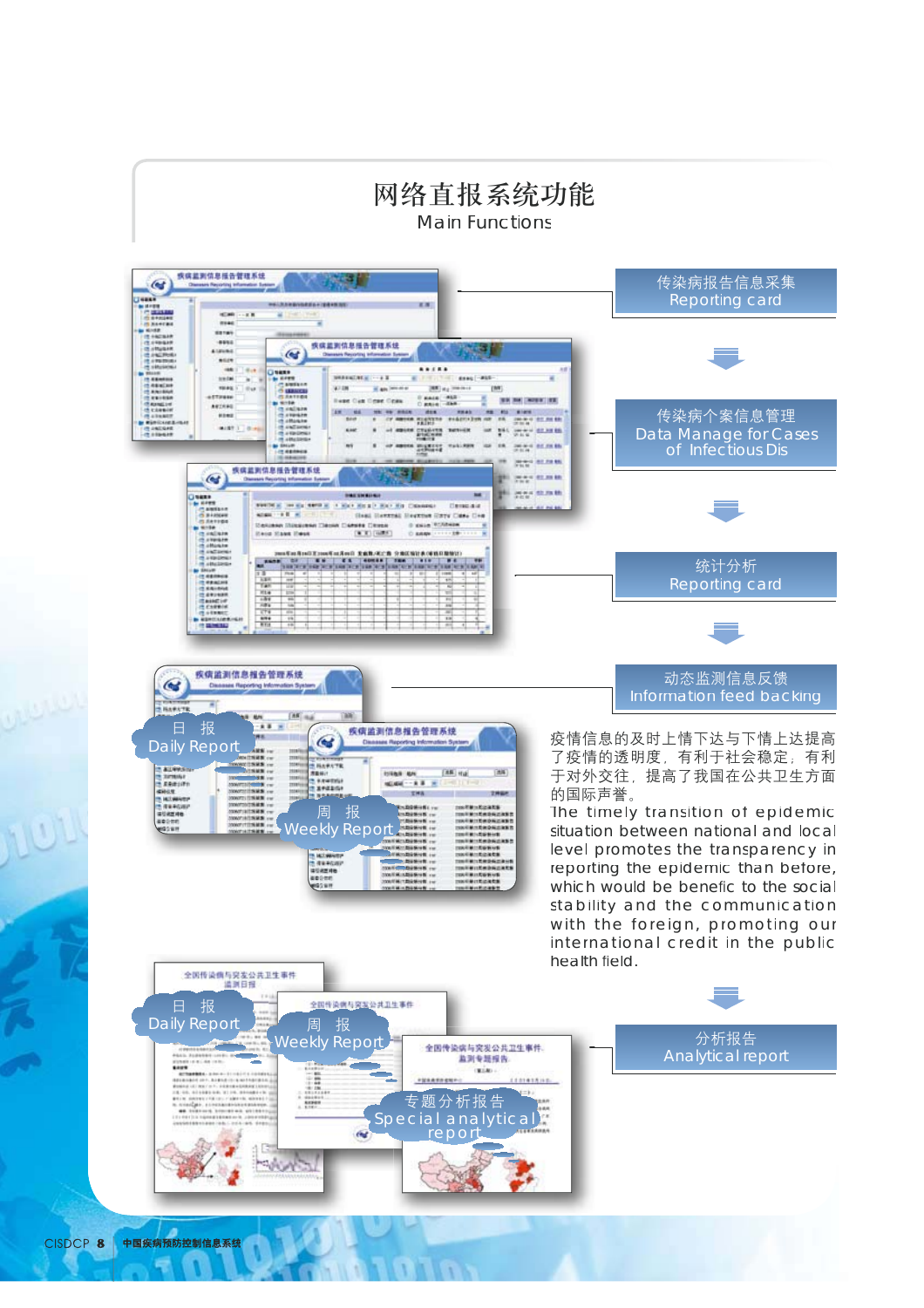## 系统的主要优势

Major Advantages of the system

- 提高了传染病报告的及时性: Improving the timeliness of report;
- 提高了监测资料的完整性和准确性: Improving the completeness and accuracy of surveillance data;
- 提高了传染病暴发的早期察觉能力: Improving the ability of outbreak early detection;

● 通过不明原因肺炎指示病例, 提高了新发传染病早期识别的能力。 Improving the ability of the emerging diseases detection according to the indicator cases, such as pneumonia with unknown pathogen.





报告病例数大幅度提高,传染病漏报减少 A large increase in the number of reported cases, underreporting cases decreased



#### 促进了结核病发现 **Finding more TB patients**

网络直报提高了结核病的发现率 提前实 现了我国与世界卫生组织承诺的目标:同 时也进一步改善了对HIV(艾滋病毒)携带者 的追踪和信息管理能力:

The real-time internet reporting model of infectious diseases increases the finding of Tuberculosis, realizing the promise to WHO in advance. Besides, this also improves the capability of following up and management for HIV carrier.

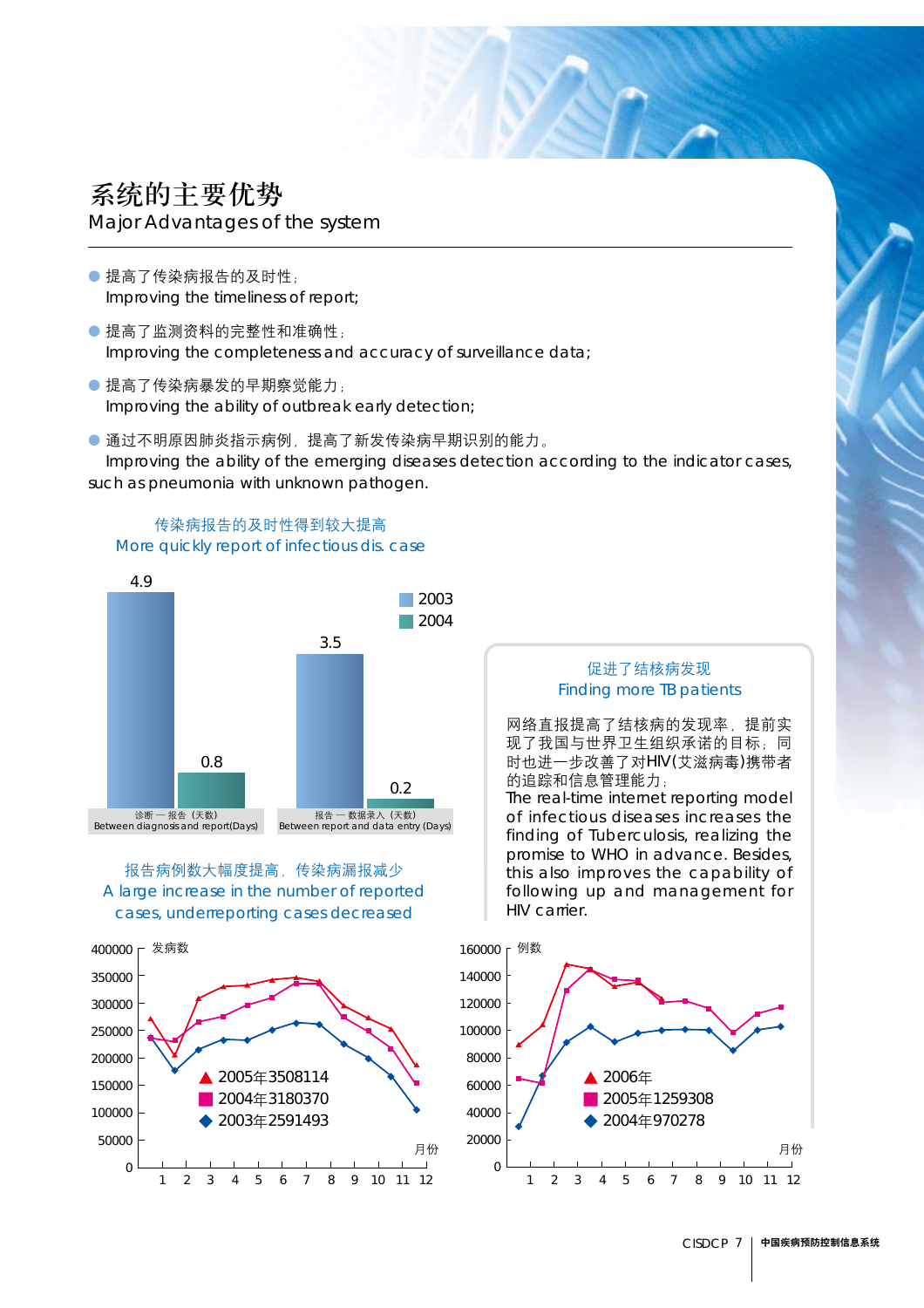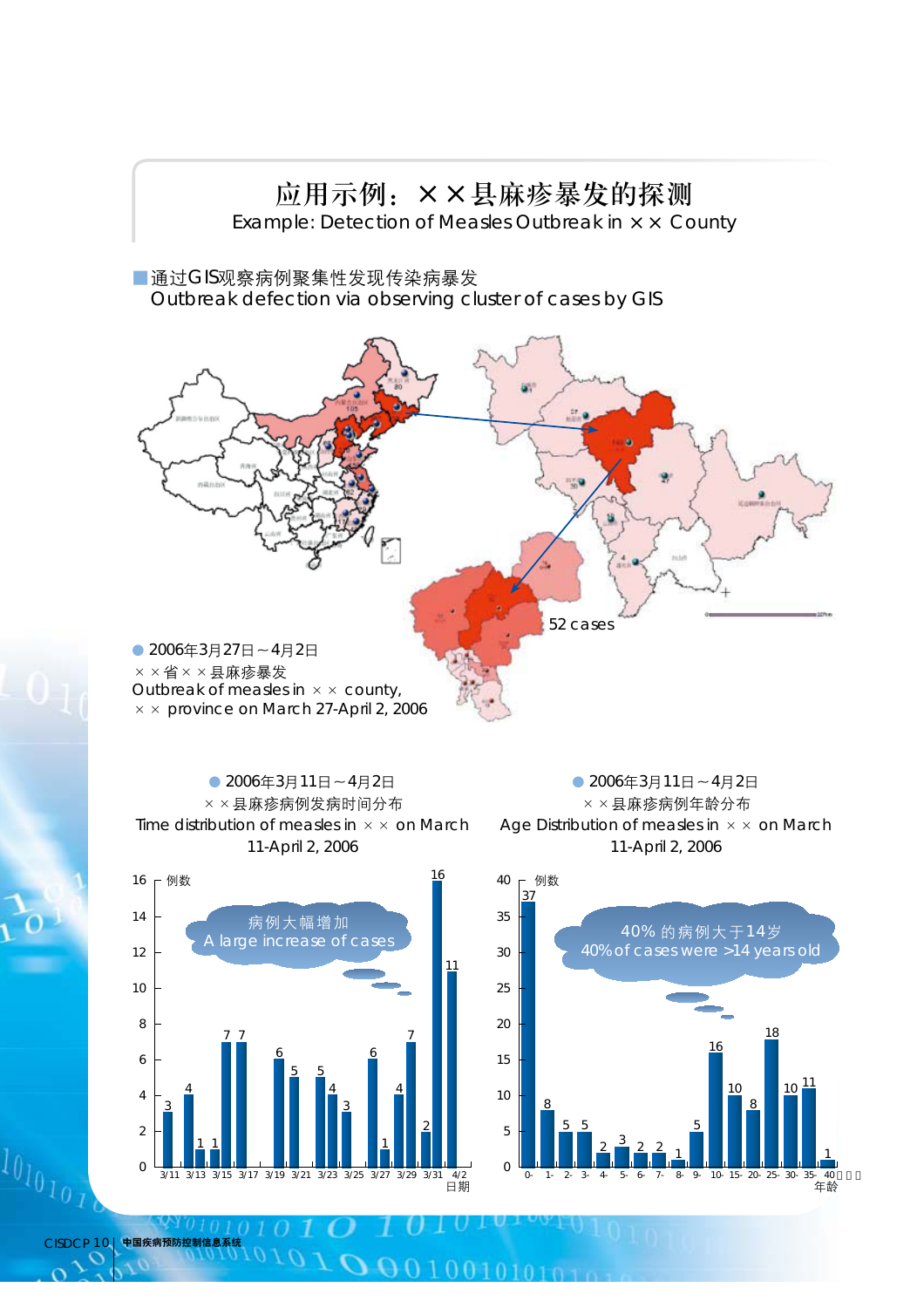$\bigcirc$  2006年3月11日~4月2日  $\times$  × 县麻疹病例职业分布 Occupation distribution of measles in  $\times \times$  on March 11-April 2, 2006

 $\bigcirc$  2006年3月11日~4月22日 × × 县采取干预措施后麻疹病例数的减少 Decrease in measles after measures taken in  $\times$   $\times$ on March 11-April 22, 2006





## 动态监测全国各地突发公共卫生事件报告

National Surveillance of Public Health Emergency

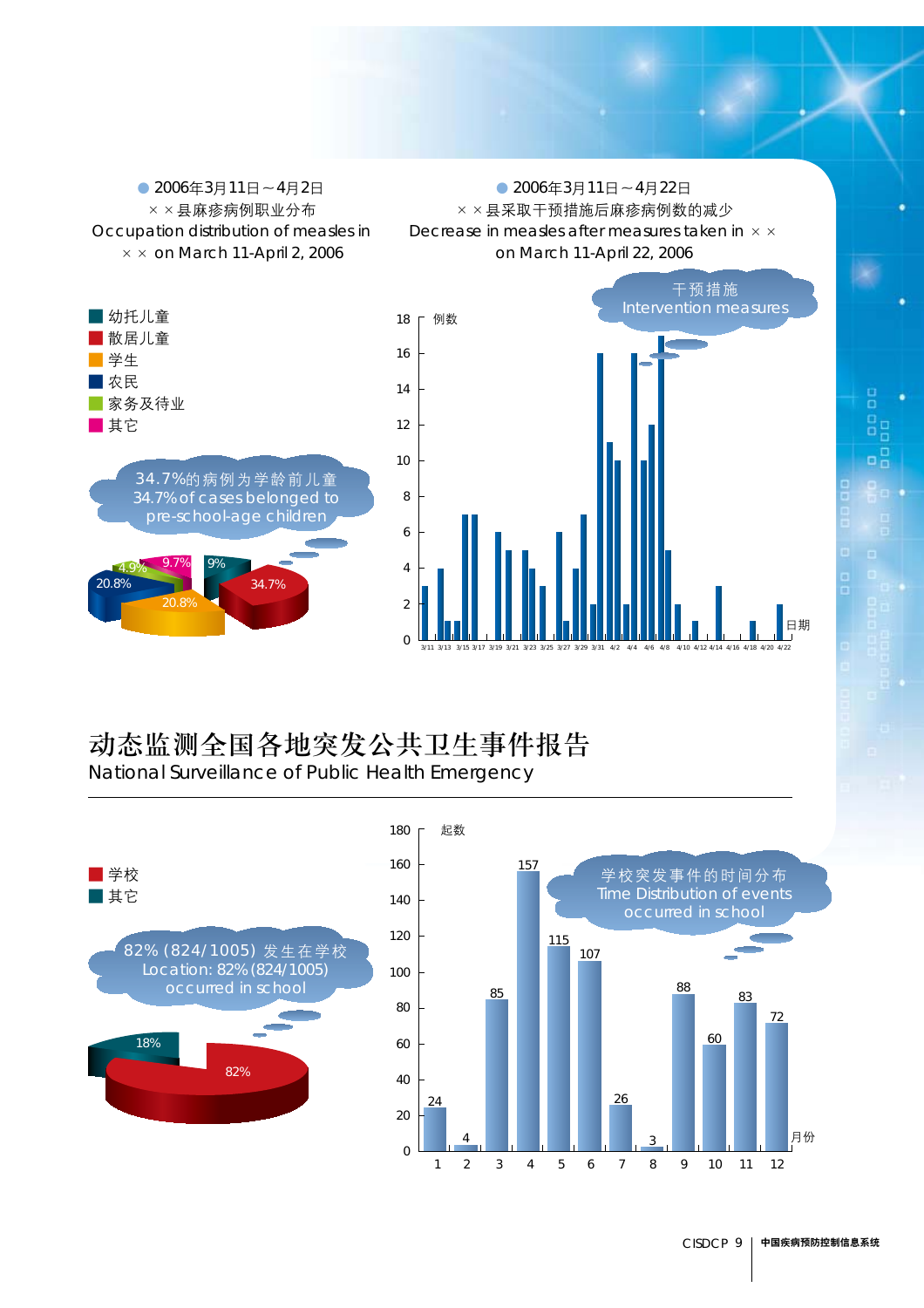#### 实现对不明原因肺炎病例监测与跟踪

Unknown pneumonia surveillance, as an indicator of possible emerging infectious diseases

疫情及突发公共卫生事件的及时发现和报告,提高了对不明原因疾病的发现和监测能力,减少了传染病 流行和蔓延以及突发公共卫生事件发生对社会经济造成的损失。

The timely discovery of epidemic situation and public health emergencies decreases the disease outbreaks and spreads, and as well as reducing the impact of public health emergencies on society and economy.



### 2004与2005年法定传染病报告发病率的动态比较

Comparison of incidence of notifiable infectious Diseases for 2004 with 2005

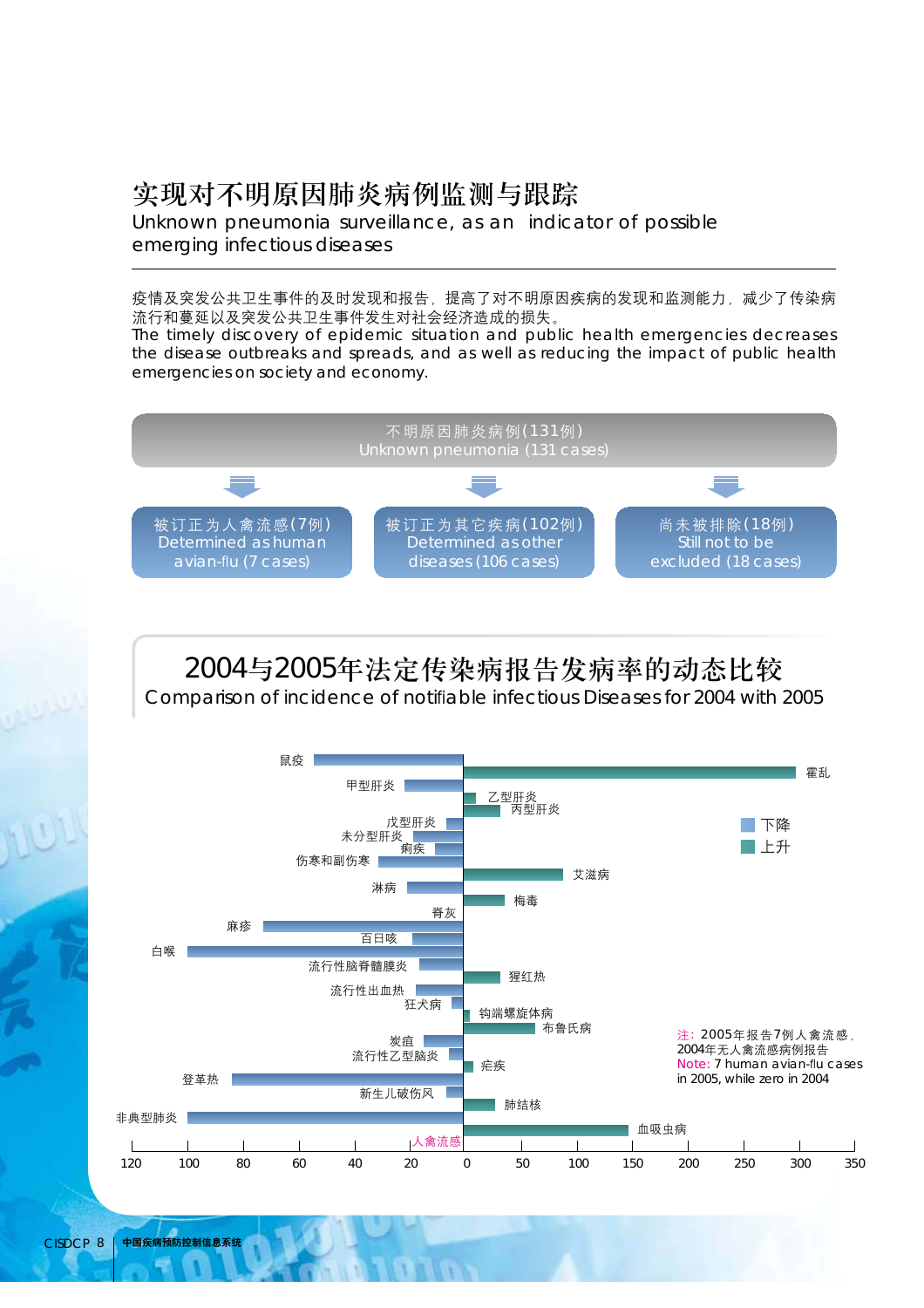#### 问题与挑战 **Problems and Challenges**

- 需要建立与完善一些子系统, 如实验室信息管理系统、生命登记系统;  $\bullet$ Need to establish or improve some sub-systems, such as LIMS system, vital registration system;
- 需要改善IT环境以及数据分析与数据共享能力, 为卫生部门快速决策提供信息; Need to improve IT environment and the capacity of data-analysis and information-sharing for more quickly response and making policy of disease control;
- 需要加强国内外研究机构之间的信息交流与合作。 Need to strengthen cooperation and information sharing with other internal and external institutes

#### 公共卫生管理示意图

The Public Health Management Life Cycle must be executed collaboratively across the ecosystem

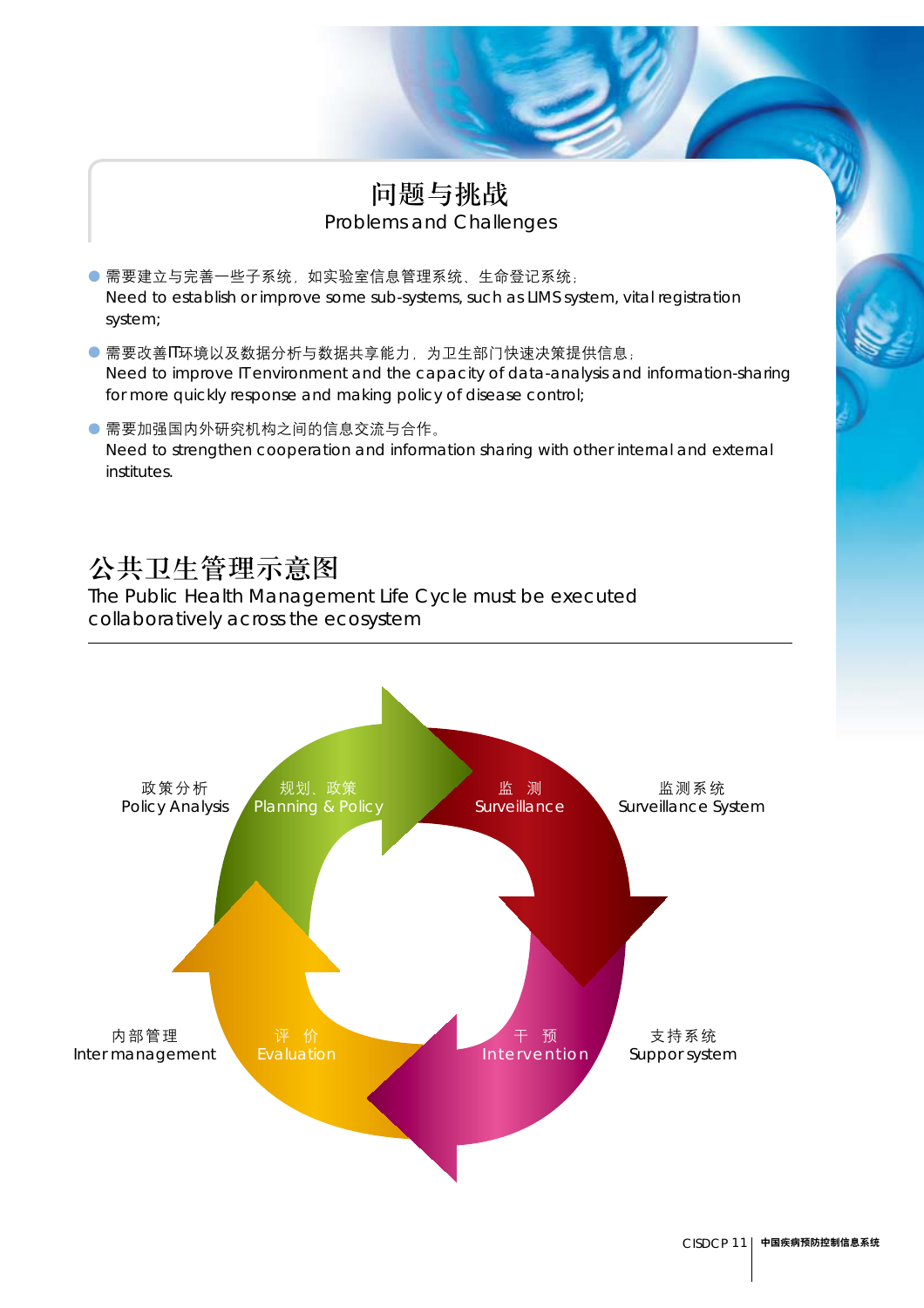## 网络直报系统 生

◆ 在我国首次实现了疫情及突发公共卫生事件的"个案、实 时、在线"报告、覆盖了全国包括乡镇卫生院在内所有卫生医疗 机构,是世界上最大的疾病监测系统。低成本、高覆盖、易于普 及。

◆ 基于互联网的虚拟专用网络应用集成系统, 首次实现了计 算机网络技术在公共卫生领域的应用集成创新, 极大的提高了对 疫情与突发公共卫生事件的响应速度、为及时处理、控制疫情与 突发公共卫生事件争取了宝贵的时间。

◆ 直报数据采集与统计软件系统的自主创新。利用先进的海 量数据处理技术和IT先进的实时商业智能思想,实现了对监测数 据的动态快速统计分析与疾病暴发信息的早期监测。

◆ 由医疗卫生机构直接向中央报告疫情与突发公共卫生事件 这种信息管理模式的创新,改变了按月逐级报告的传统模式,是 我国公共卫生领域信息管理模式的一次重大革命, 必将引起公共 卫生其他领域信息管理模式的变革。

◆ 推动了公共卫生信息标准化建设的进程, 统一了全国传染 病与突发公共卫生事件监测相关信息标准和最小数据集,为公共 卫生信息资源的共享奠定了基础。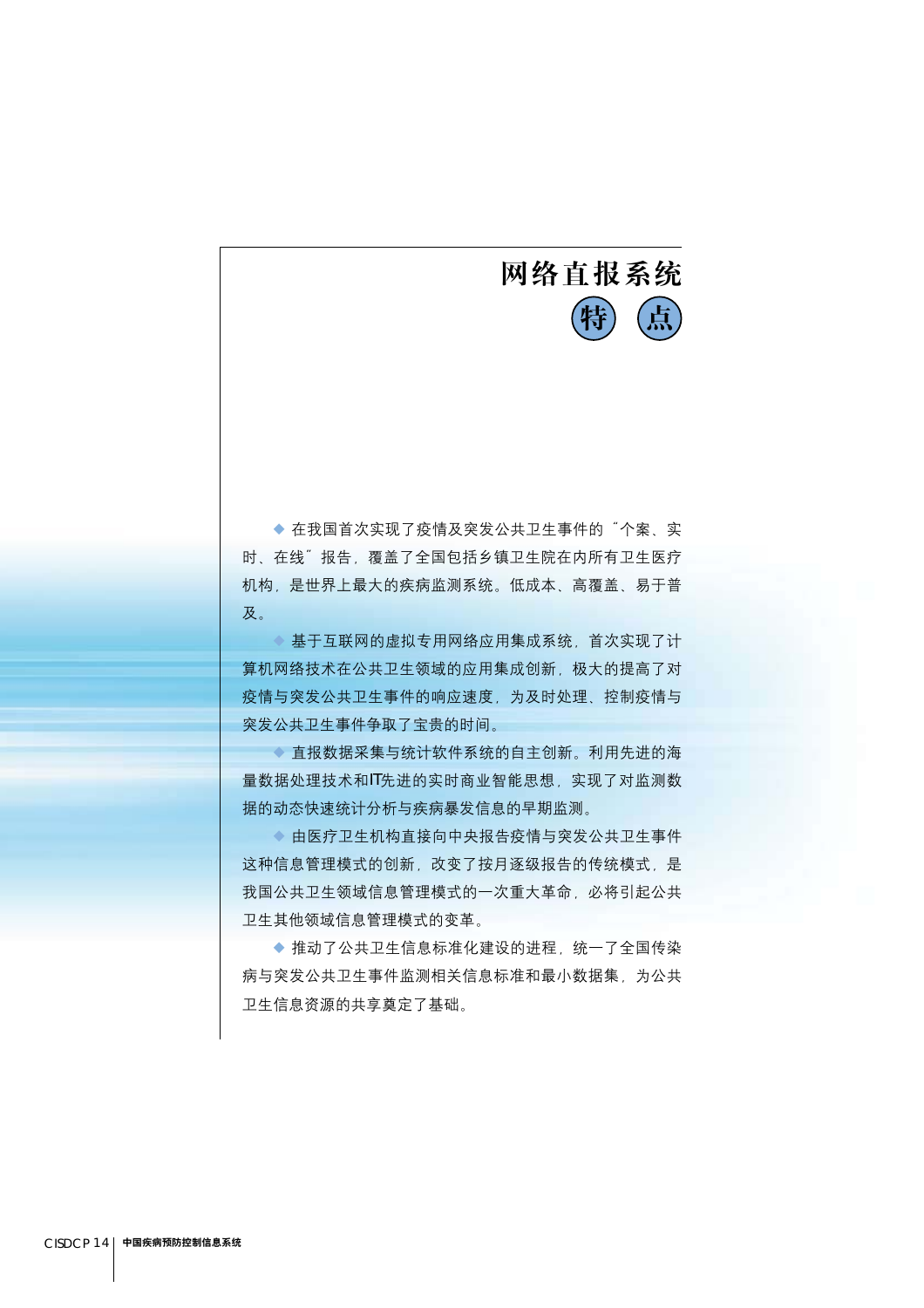$\blacklozenge$  It is the largest disease surveillance information system in the world, with the merits of low cost, high coverage, and easy popularization. In our country, it initially realizes the reporting of epidemic situation and public health emergencies by the way of individual case, real time, on line, covering all the hospitals and township health institutes.

 $\blacklozenge$  As it is integration system of virtual private network on the basis of internet, it initially realizes the applied integrated innovation of internet technique in the field of public health, and greatly improving the response speed in epidemic situation and public health emergencies, therefore it saves the time for epidemic situation and public health emergencies control.

 $\blacklozenge$  Independent innovation of the data collection and statistical software of real-time internet reporting. By the large data processing technique and advanced IT, it achieves dynamic fast statistical analysis of the monitoring data and early detection of outbreak.

 $\bullet$  Compared with the traditional method that the surveillance data are reported level by level monthly, it is an innovation that the epidemic situation and public health emergencies are directly reported by medical and health institutes to the national CDC, which would be a major revolution in the information management mode in the field of public health, it would be result in the innovations in other fields of information management mode of public health.

 $\blacklozenge$  It promotes the progress of public health information standardization, unifies the minimum data set and national surveillance standards of relative information of infectious disease and public health emergencies; moreover, it supports the base for the share of public health information resources.

# TRAITSOFTHESYSTEM